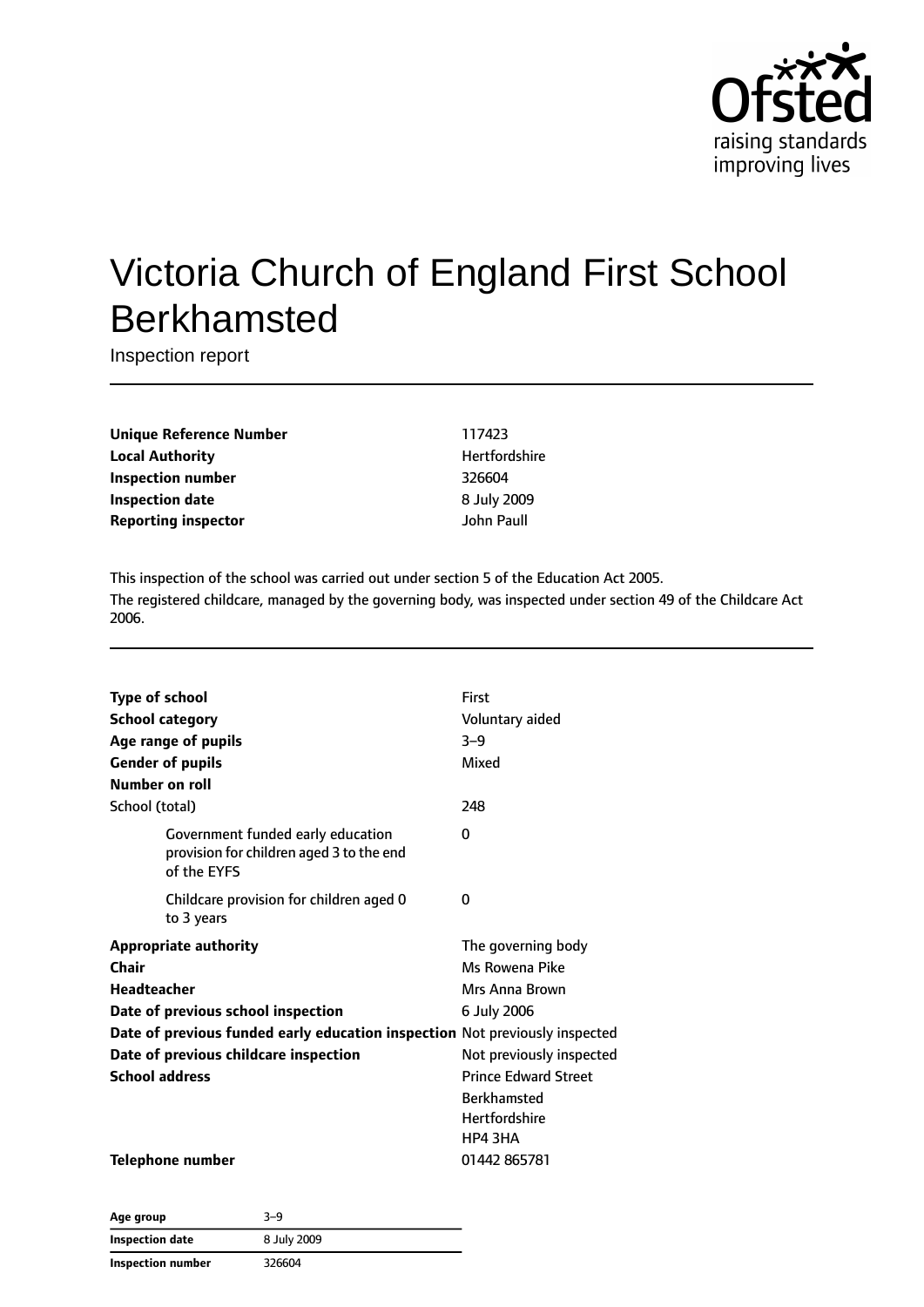**Fax number** 01442 385205

| Age group         | 3-9         |
|-------------------|-------------|
| Inspection date   | 8 July 2009 |
| Inspection number | 326604      |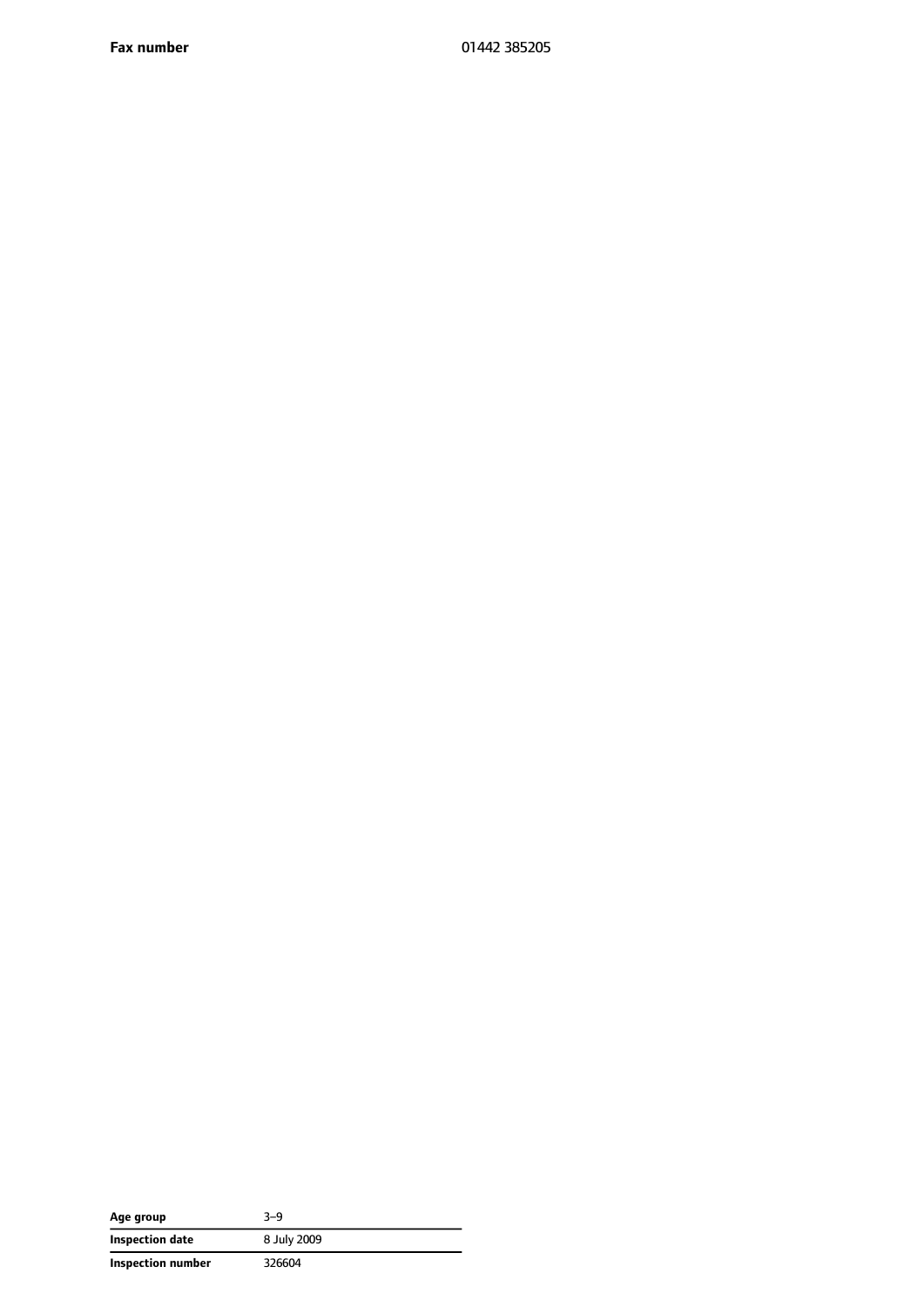.

<sup>©</sup> Crown copyright 2009

Website: www.ofsted.gov.uk

This document may be reproduced in whole or in part for non-commercial educational purposes, provided that the information quoted is reproduced without adaptation and the source and date of publication are stated.

Further copies of this report are obtainable from the school. Under the Education Act 2005, the school must provide a copy of this report free of charge to certain categories of people. A charge not exceeding the full cost of reproduction may be made for any other copies supplied.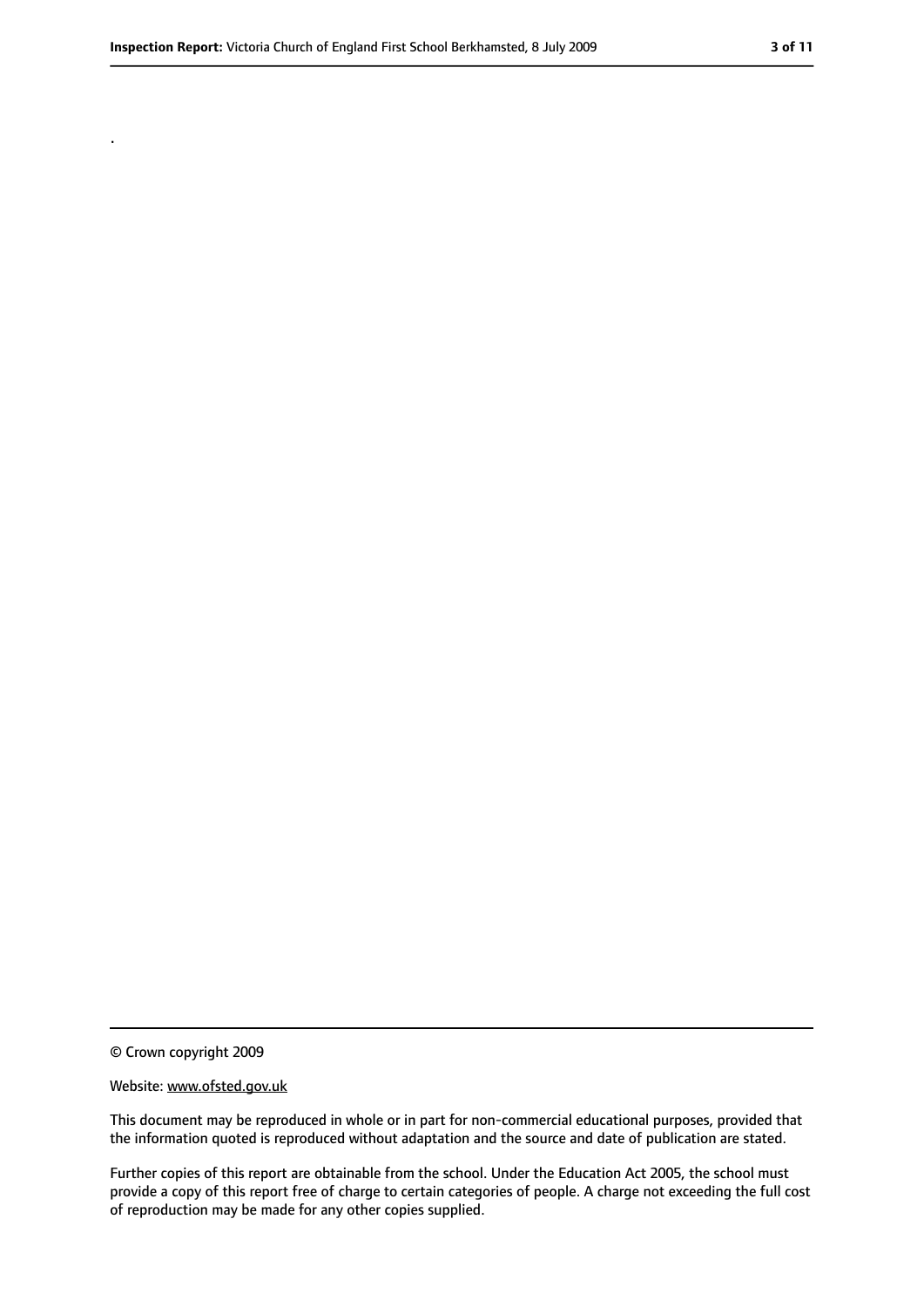## **Introduction**

The inspection was carried out by two additional inspectors. The inspectors evaluated the overall effectiveness of the school, and investigated the following issues:

- whether achievement is outstanding
- the extent to which the school's senior leaders and managers monitor and evaluate the impact of pupils' involvement in Fairtrade practices and ecological awareness
- the strength of leadership and the impact of extending hours in the Early Years Foundation Stage.

Evidence was gathered from discussions with the headteacher, representatives of the governing body, senior and subject leaders, parents and pupils, observations of teachers and pupils at work and scrutinising documents, including records that track pupils' progress and parents' questionnaires. Other aspects of the school's work were not investigated in detail, but inspectors found no evidence to suggest that the school's own assessments, as given its self-evaluation, were not justified, and these have been included where appropriate in this report.

### **Description of the school**

The school is of average size. It has its own Nursery and Reception classes in which it caters for three to five year olds in the Early Years Foundation Stage. Nearly all its pupils are of White British heritage, although small numbers are drawn from each of a wide range of minority ethnic backgrounds. A small proportion speaks English as an additional language. None of these pupils is at an early stage of acquiring English. Most of the school's pupils are from socially and economically advantaged families and only a low proportion are known to be eligible for free school meals. The proportion with learning difficulties and/or disabilities is below average.

The school is part of the Eco-Schools scheme and it has gained a green flag. It is also a Fairtrade school. It holds Investors in People, Activemark and Healthy Schools awards, as well as quality marks for information and communication technology and for primary school provision.

There are breakfast and after-school clubs available on site. These are separately managed and have their own inspection report.

### **Key for inspection grades**

| Grade 1 | Outstanding  |
|---------|--------------|
| Grade 2 | Good         |
| Grade 3 | Satisfactory |
| Grade 4 | Inadequate   |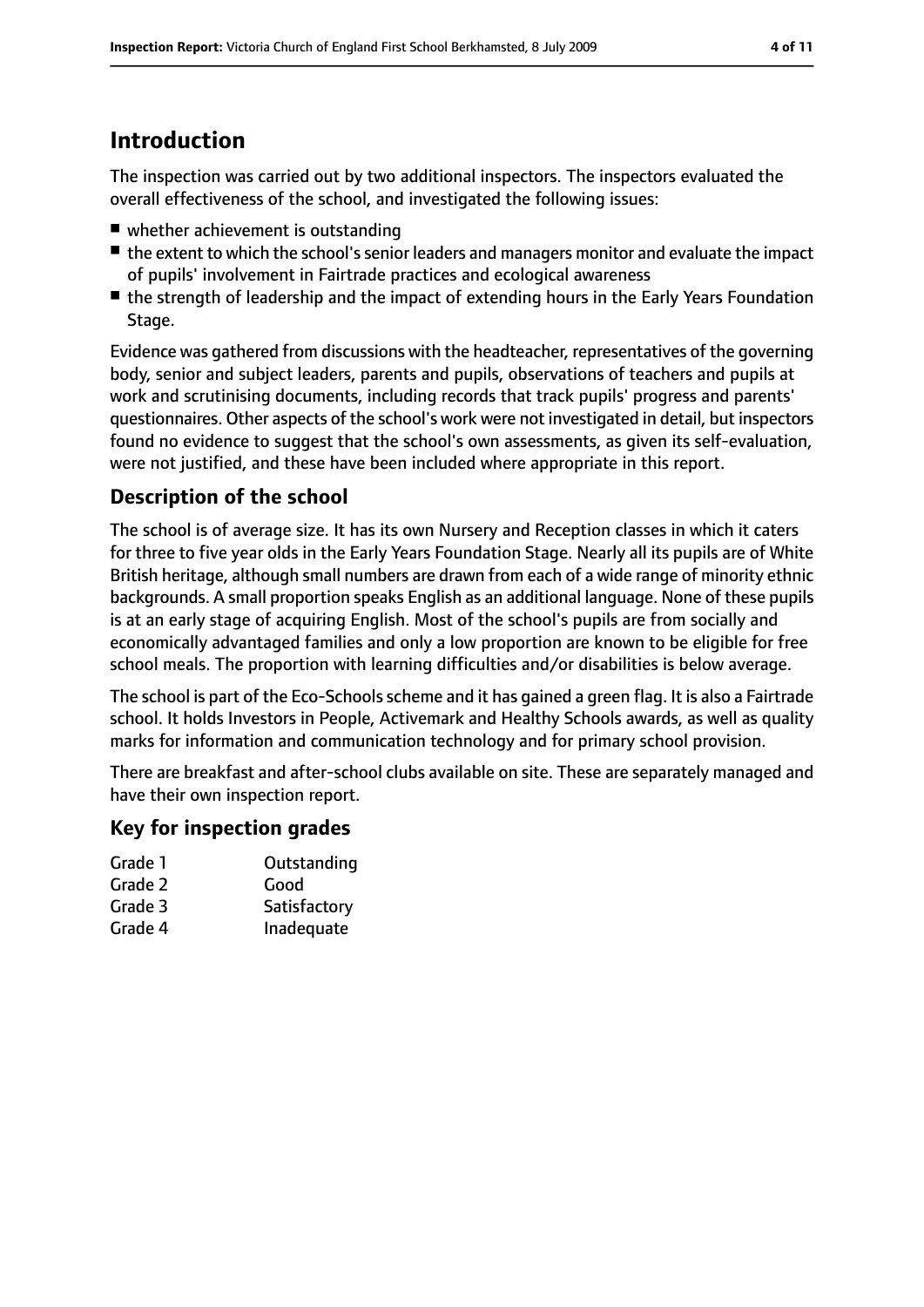### **Overall effectiveness of the school**

#### **Grade: 1**

Victoria First School is outstandingly effective. Itstrack record since itslast inspection indicates that it is exceptionally well placed to maintain its high standards. Leadership and management are outstanding. The headteacher, senior leaders and governors constantly monitor and evaluate performance accurately. They keep a close check on each pupil's progress, standard of work and personal development and well-being. The whole staff work together as a very effective team, taking note of any variations in performance, however small. They then review and adjust provision accordingly to ensure that pupils' needs are fully met. Challenging targets are set and nearly always met. Pupils receive information about how to reach them, and are involved in evaluations of their performance on the way. This helps them to concentrate on what they need to know. This rigour results in consistently high standards by the time pupils leave in Year 4.

Pupils' attainment in English, mathematics and science is well above average, often of a very high standard. Skills in information and communication technology are often well advanced for pupils' ages. Art, design and technology and other subjects on display around the building are of impressive quality. Pupils enter the Early Years Foundation Stage with attainment a little above that usually found. They make rapid progress and enter Year 1 at above average levels. Their progress is then sustained throughout the school and the high standards seen of pupils currently in Year 4 accurately reflect the school's records of their progress over time. A similar picture is apparent in the national test results at the end of Year 2. Since the last inspection, results indicate that pupils' performances have been well above average every year in reading, writing and mathematics. Pupils from different social and ethnic backgrounds attain equally very well. More able pupils and those with particular gifts and talents are also catered for very effectively, and a high proportion achieves levels above those normally expected for their ages. Pupils with learning difficulties and/or disabilities also thrive and progress remarkably well. Many of these pupils achieve nationally expected levels by the time they leave. All of this adds up to outstanding achievement at all stages, based on teaching of very high quality.

Pupils' personal development and well-being, including their spiritual, moral, social and cultural understanding, are exceptionally strong. A very powerful climate of caring for others permeates what is provided, which is reflected in pupils' attitudes and the school's strong Church of England links. This also stems from an outstanding curriculum that, alongside its academic strengths, includes excellent planning in personal, social, health and citizenship education. This gives pupils many opportunities to develop social, teamwork and personal skills which, set alongside very good literacy and numeracy, preparesthem remarkably well for the future. Pupils are cheerful and reliable, and regularly carry out many routine jobs that help the school to run smoothly. Their school and eco council provides a forum through which they convey their own ideas to senior staff about improvements that could be made. A Fairtrade group also contributes strongly in similar ways. Pupils understand right from wrong, and their behaviour is excellent in the classrooms and around the building, even when they are not directly supervised. Teaching and learning are outstanding and, as a result, pupils are attentive and invariably listen with great focus to the staff, responding to questions and working carefully on set tasks. They also work very well independently, showing much initiative in solving problems and using the computers or books to research information of their own. A strong contributory factor is that the staff know the individuals in their class very well and plan highly successfully to meet individual needs. As a result, the school's mixed-age classes work very effectively for all groups,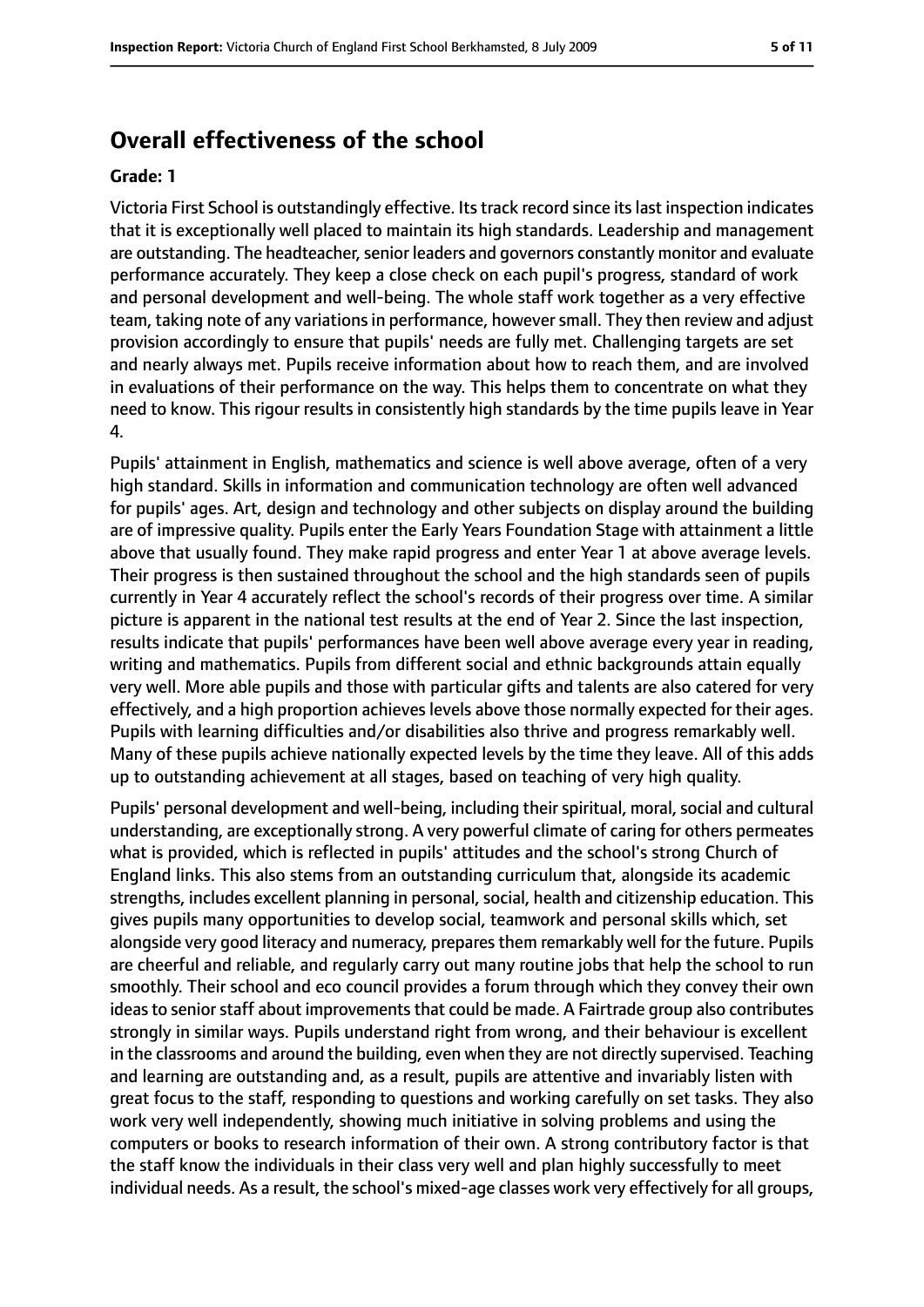abilities and backgrounds. Pupils work and play together very amicably and are very willing to say that their school is particularly enjoyable and a safe place, which they are proud to attend. Attendance is consistently above average.

Major factors contributing to pupils' enjoyment and well-being follow from their involvement in Fairtrade activities and the way that the staff weave ecological factors into the planning of lessons. The overwhelming majority of questionnaires returned by parents confirm the benefit of these practices to their children. Responses indicate very strong support for the school's headteacher, leaders and managers and the direction that the school has taken. Parents are aware that senior staff decided to build global awareness into teaching and learning a number of years ago. It added to the already evident strengths in contributions to the local community made through very strong partnerships with the church, local agencies and other schools. Rigorous monitoring and evaluation of the effectiveness of provision have revealed a considerable expansion in pupils' empathy and understanding of people's priorities across the world. This indicates that the school takes very serious responsibility for building community cohesion. For example, pupils understand that farmers in India and countries in Africa and South America are entitled to a fair price for what they grow and sell in world markets. They know how this contributes to global responsibility in helping people to become economically independent and free. They know that buying Fairtrade products contributes to this aim and parents confirm that it is having an impact on their shopping, because their children bring such messages home. The pupils sell Fairtrade produce themselves whenever appropriate in school. Similarly, they are aware that if everyone '...turns off the lights it saves loads of electricity and helps to save the whole planet for everyone, everywhere'. Part of their ecological education includes growing food on an organic allotment of their own, highlighting the importance of healthy living. The curriculum also includes opportunities for exercise and the full requirement for physical education, in which pupils involve themselves with great enthusiasm.

Care, guidance and support are outstanding. All statutory requirements for safeguarding pupils, child protection and assessment of risks are in place. Ongoing procedures for assessing pupils academically are careful, accurate and rigorous. A new electronic system to track pupils' progress through the school has recently been introduced. While it is not yet fully established, this is beginning to augment the very effective practice already available. Leaders, managers, and staff at all levels, including teaching assistants, some of whom have received training to higher levels, unstintingly contribute their skills to the benefit of all pupils. Governors, who support and contribute very effectively to strategic decision-making, have a system for ensuring that they know the school thoroughly, including links that keep them in touch with each class and with subject leaders.

### **Effectiveness of the Early Years Foundation Stage**

#### **Grade: 1**

Provision for children of Reception and Nursery age is exceptional. Despite recent changes in staff, leadership and management have succeeded in maintaining excellence in learning and development and in the promotion of children's welfare. Based on letters and questionnaire responses, very popular developments with parents include recent refurbishments and the introduction of flexible opening hours. These have enabled greater flexibility in parents' working arrangements, while still enabling their children to take full advantage of all that is offered in the Early Years Foundation Stage. Another innovation that is proving highly effective is the mix of Reception-age pupils with some in Year 1, giving access to outdoor learning for both age groups. The outdoor areas for Nursery and Reception permit plenty of opportunities for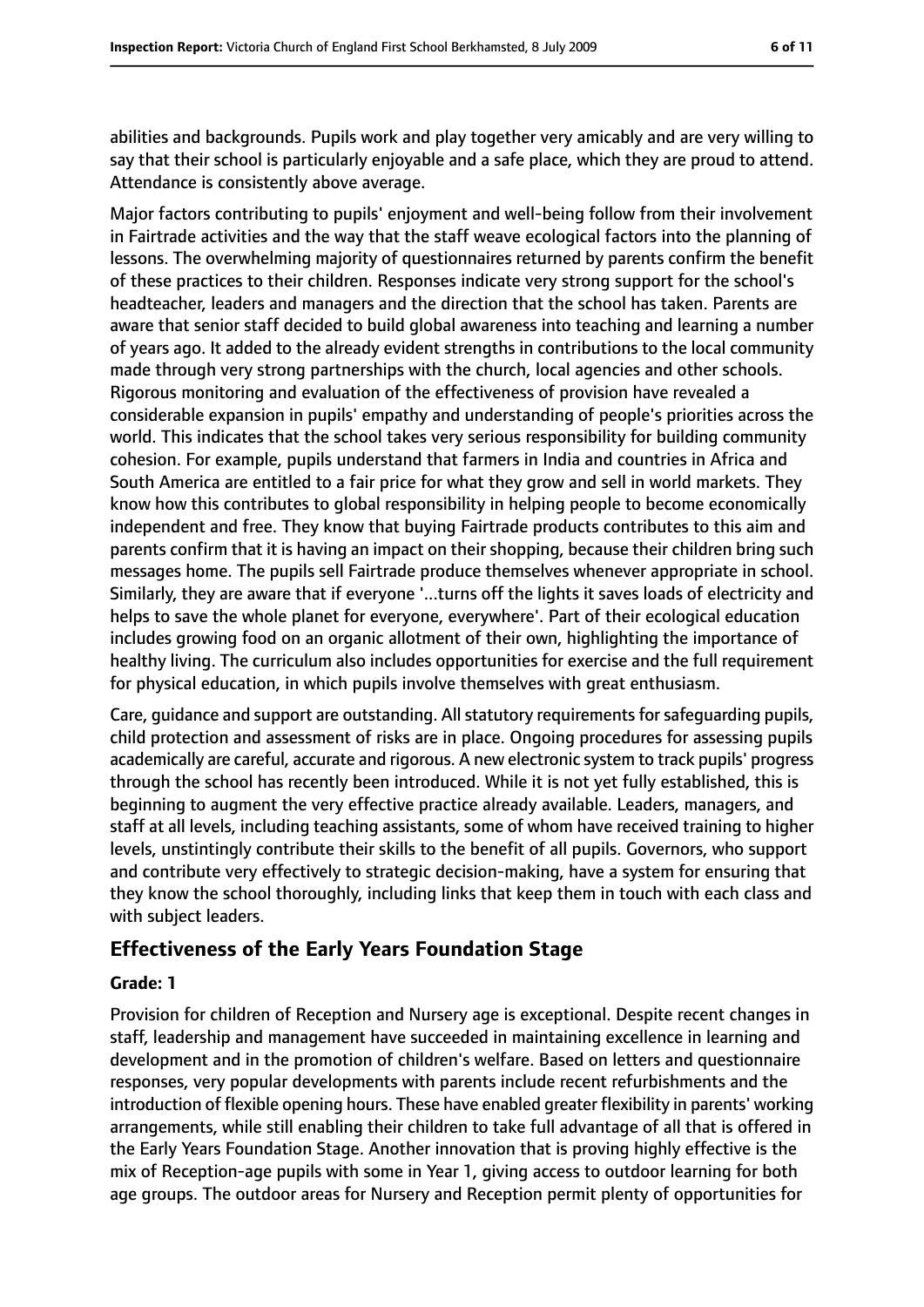learning across all areas. This means that children's needs for different learning styles are available to them and well met. Tracking of progress indicates that pupils of both years are flourishing. On entry to the Nursery, attainment is a little above average. Teaching is outstanding so, from their starting points, children make very rapid progress through the Nursery and Reception classes. This is because resources are used highly effectively to interest children, allowing them to make choices about what and how to learn. At the same time, very good sessions in phonic skills and number work are taught to all. By the time they enter Year 1, personal development and well-being are outstanding. Children also achieve outstandingly in academic terms, with a good proportion achieving the age-related goals, including several who exceed them.

### **What the school should do to improve further**

■ Ensure that the new electronic system for tracking pupils' progress is brought to full effectiveness.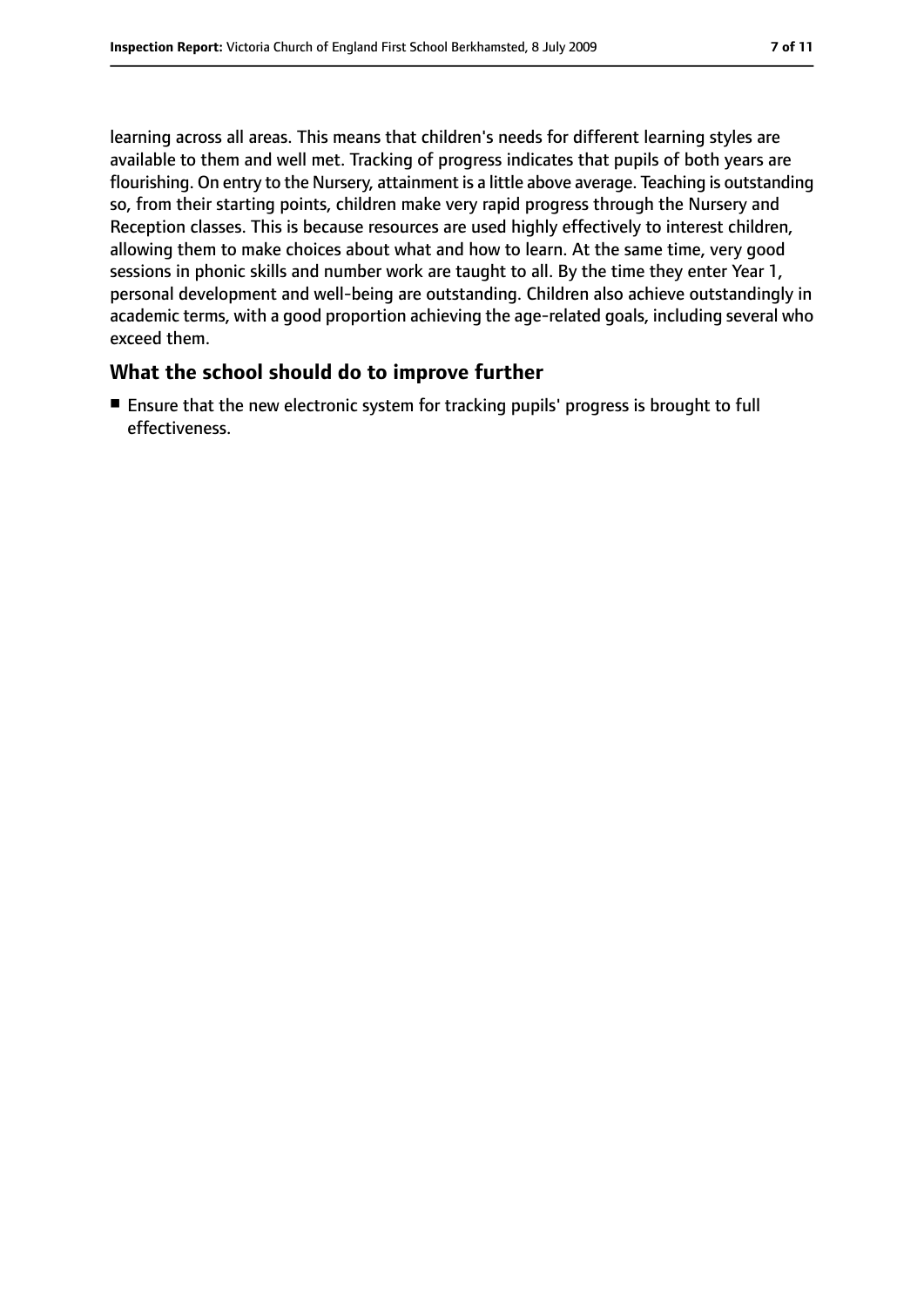**Any complaints about the inspection or the report should be made following the procedures set out in the guidance 'Complaints about school inspection', which is available from Ofsted's website: www.ofsted.gov.uk.**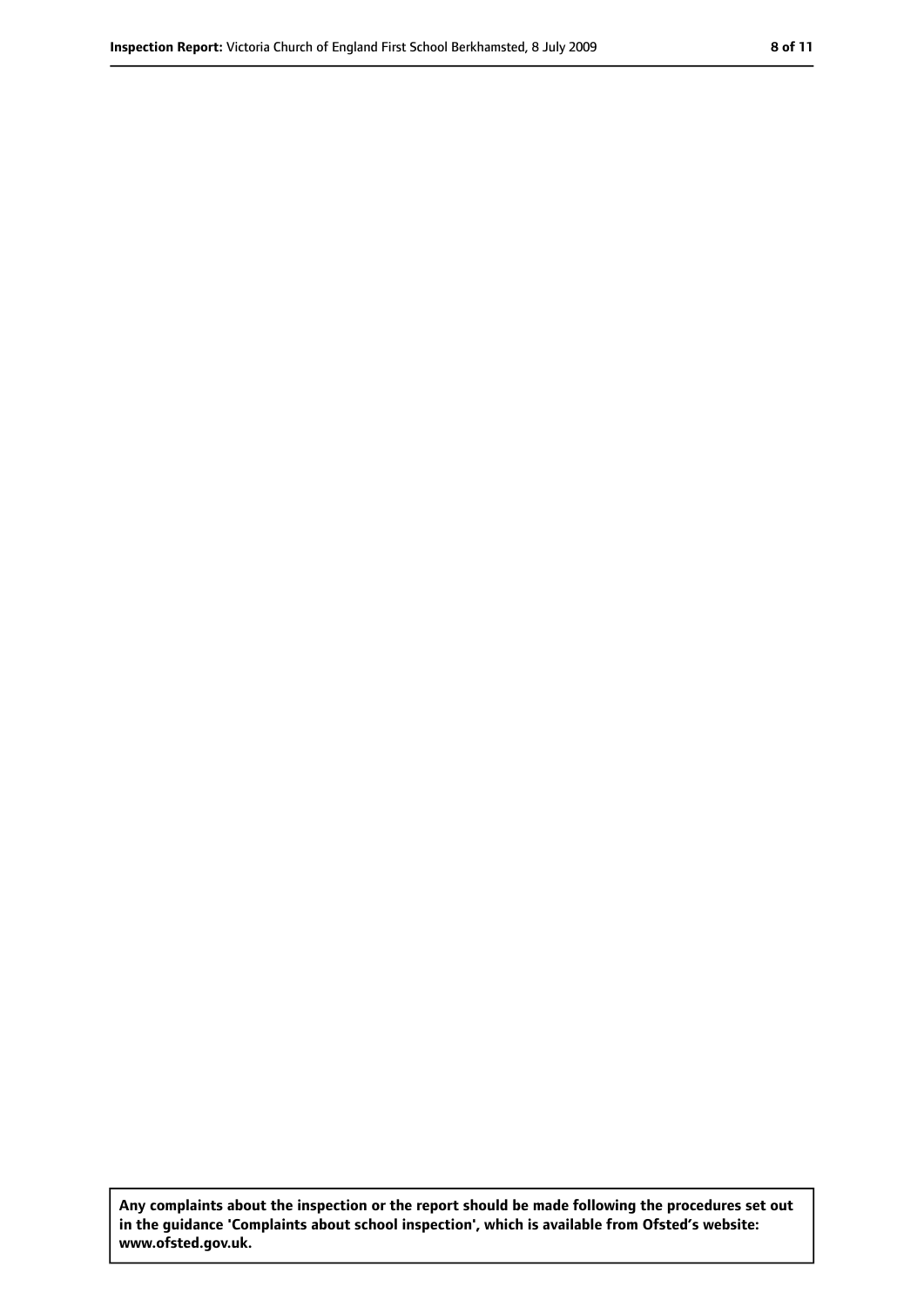# **Inspection judgements**

| Key to judgements: grade 1 is outstanding, grade 2 good, grade 3 satisfactory, and | <b>School</b> |
|------------------------------------------------------------------------------------|---------------|
| arade 4 inadequate                                                                 | Overall       |

### **Overall effectiveness**

| How effective, efficient and inclusive is the provision of<br>education, integrated care and any extended services in meeting the<br>needs of learners? |     |
|---------------------------------------------------------------------------------------------------------------------------------------------------------|-----|
| Effective steps have been taken to promote improvement since the last<br>inspection                                                                     | Yes |
| How well does the school work in partnership with others to promote learners'<br>well being?                                                            |     |
| The capacity to make any necessary improvements                                                                                                         |     |

### **Effectiveness of the Early Years Foundation Stage**

| How effective is the provision in meeting the needs of children in the<br><b>EYFS?</b>       |  |
|----------------------------------------------------------------------------------------------|--|
| How well do children in the EYFS achieve?                                                    |  |
| How good are the overall personal development and well-being of the children<br>in the EYFS? |  |
| How effectively are children in the EYFS helped to learn and develop?                        |  |
| How effectively is the welfare of children in the EYFS promoted?                             |  |
| How effectively is provision in the EYFS led and managed?                                    |  |

### **Achievement and standards**

| How well do learners achieve?                                                  |  |
|--------------------------------------------------------------------------------|--|
| The standards <sup>1</sup> reached by learners                                 |  |
| How well learners make progress, taking account of any significant variations  |  |
| between groups of learners                                                     |  |
| How well learners with learning difficulties and/or disabilities make progress |  |

<sup>&</sup>lt;sup>1</sup>Grade 1 - Exceptionally and consistently high; Grade 2 - Generally above average with none significantly below average; Grade 3 - Broadly average to below average; Grade 4 - Exceptionally low.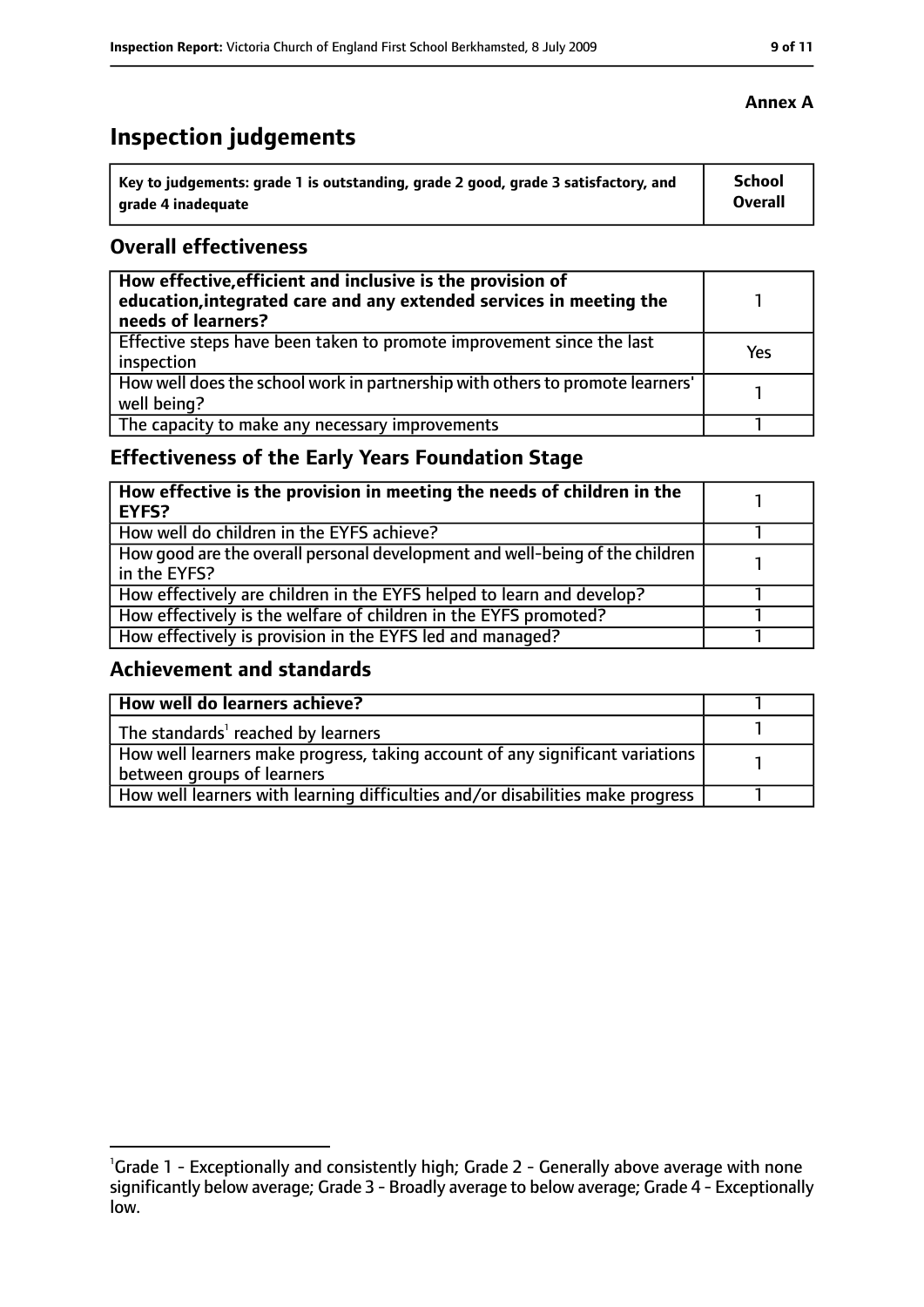### **Personal development and well-being**

| How good are the overall personal development and well-being of the<br>learners?                                 |  |
|------------------------------------------------------------------------------------------------------------------|--|
| The extent of learners' spiritual, moral, social and cultural development                                        |  |
| The extent to which learners adopt healthy lifestyles                                                            |  |
| The extent to which learners adopt safe practices                                                                |  |
| The extent to which learners enjoy their education                                                               |  |
| The attendance of learners                                                                                       |  |
| The behaviour of learners                                                                                        |  |
| The extent to which learners make a positive contribution to the community                                       |  |
| How well learners develop workplace and other skills that will contribute to<br>their future economic well-being |  |

# **The quality of provision**

| How effective are teaching and learning in meeting the full range of<br>learners' needs?              |  |
|-------------------------------------------------------------------------------------------------------|--|
| How well do the curriculum and other activities meet the range of needs and<br>interests of learners? |  |
| How well are learners cared for, quided and supported?                                                |  |

### **Leadership and management**

| How effective are leadership and management in raising achievement<br>and supporting all learners?                                              |            |
|-------------------------------------------------------------------------------------------------------------------------------------------------|------------|
| How effectively leaders and managers at all levels set clear direction leading<br>to improvement and promote high quality of care and education |            |
| How effectively leaders and managers use challenging targets to raise standards                                                                 |            |
| The effectiveness of the school's self-evaluation                                                                                               |            |
| How well equality of opportunity is promoted and discrimination eliminated                                                                      |            |
| How well does the school contribute to community cohesion?                                                                                      |            |
| How effectively and efficiently resources, including staff, are deployed to<br>achieve value for money                                          |            |
| The extent to which governors and other supervisory boards discharge their<br>responsibilities                                                  |            |
| Do procedures for safequarding learners meet current government<br>requirements?                                                                | <b>Yes</b> |
| Does this school require special measures?                                                                                                      | No         |
| Does this school require a notice to improve?                                                                                                   | No         |